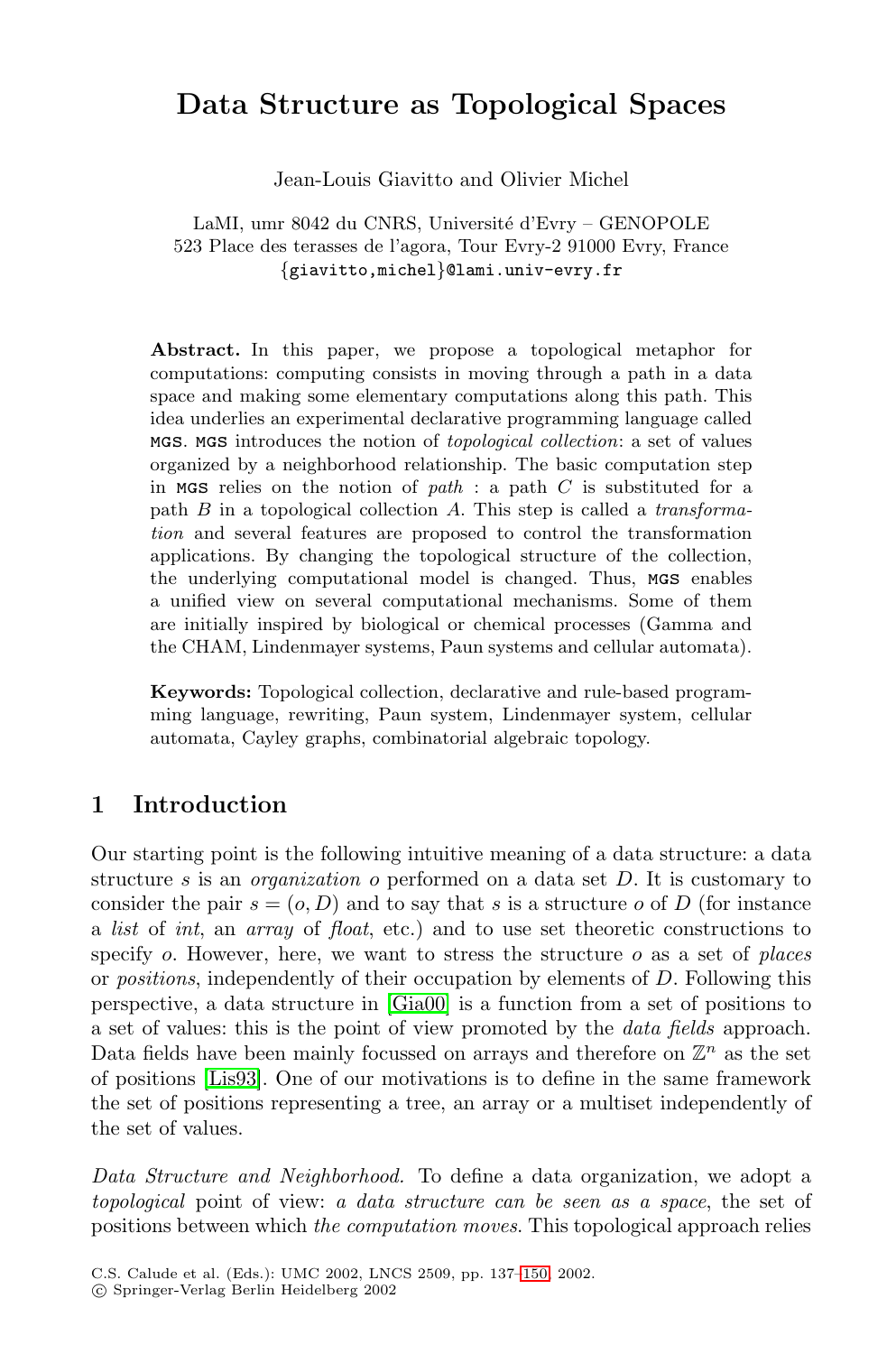on the notion of neighborhood to specify a move from one position to one of its neighbor. Although speaking of neighborhood in a data structure is not usual, the relative accessibility from one element to another is a key point considered in a data structure definition:

- 1. In a simply linked list, the elements are accessed linearly (the second after the first, the third after the second, etc.).
- 2. In a circular buffer, or in a double-linked list, computation goes from one element to the following or to the previous one.
- 3. From a node in a tree, we can access the sons.
- 4. The neighbors of a vertex V in a graph are visited after V when traveling through the graph.
- 5. In a record, the various fields are locally related and this localization can be named by an identifier.
- 6. Neighborhood relationships between array elements are left implicit in the array data-structure. Implementing neighborhood on arrays relies on an index algebra: index computations are used to code the access to a neighbor. The standard example of index algebra is integer tuples with linear mappings  $\lambda x.x \pm 1$  along each dimension (called "Von Neumann" or "Moore" neighborhoods).

This accessibility relation defines a logical neighborhood. And the list of examples can be continued to convince ourselves that a notion of logical neighborhood is fundamental in the definition of a data structure.

Elementary Shifts and Paths. The concept of logical neighborhood in a data structure is not only an abstraction perceived by the programmer and vanishing at the execution, but it does have an actual meaning for the computation. Very often the computation indeed complies with the logical neighborhood of the data elements. For example, the recursive definition of the fold function on lists propagates an action to be performed from the the tail to the head of the list. More generally, recursive computations on data structures respect so often the logical neighborhood, that standard high-order functions (e.g. primitive recursion) can be automatically defined from the data structure organization (think about catamorphisms and others polytypic functions on inductive types [\[MFP91\]](#page-13-0)).

These considerations lead to the idea of path: in a sequential computation, elements of the data structure are visited one after the other. We assume that if element  $e'$  is visited just after element  $e$  in a data structure  $s$ , then  $e'$  must be a neighbor of  $e$ . The move from  $e$  to  $e'$  is called a *shift* and the succession of visited elements makes a path in s. The idea of sequential path can be extended to include parallel modes of computations: multi-dimensional paths must be used instead of one-dimensional paths [\[GJ92\]](#page-12-0).

Paths and Computations. At this point we can summarize our presentation: we assume that a computation induces a path in a space defined by the neighborhood relationship between the elements of a data structure. At each shift,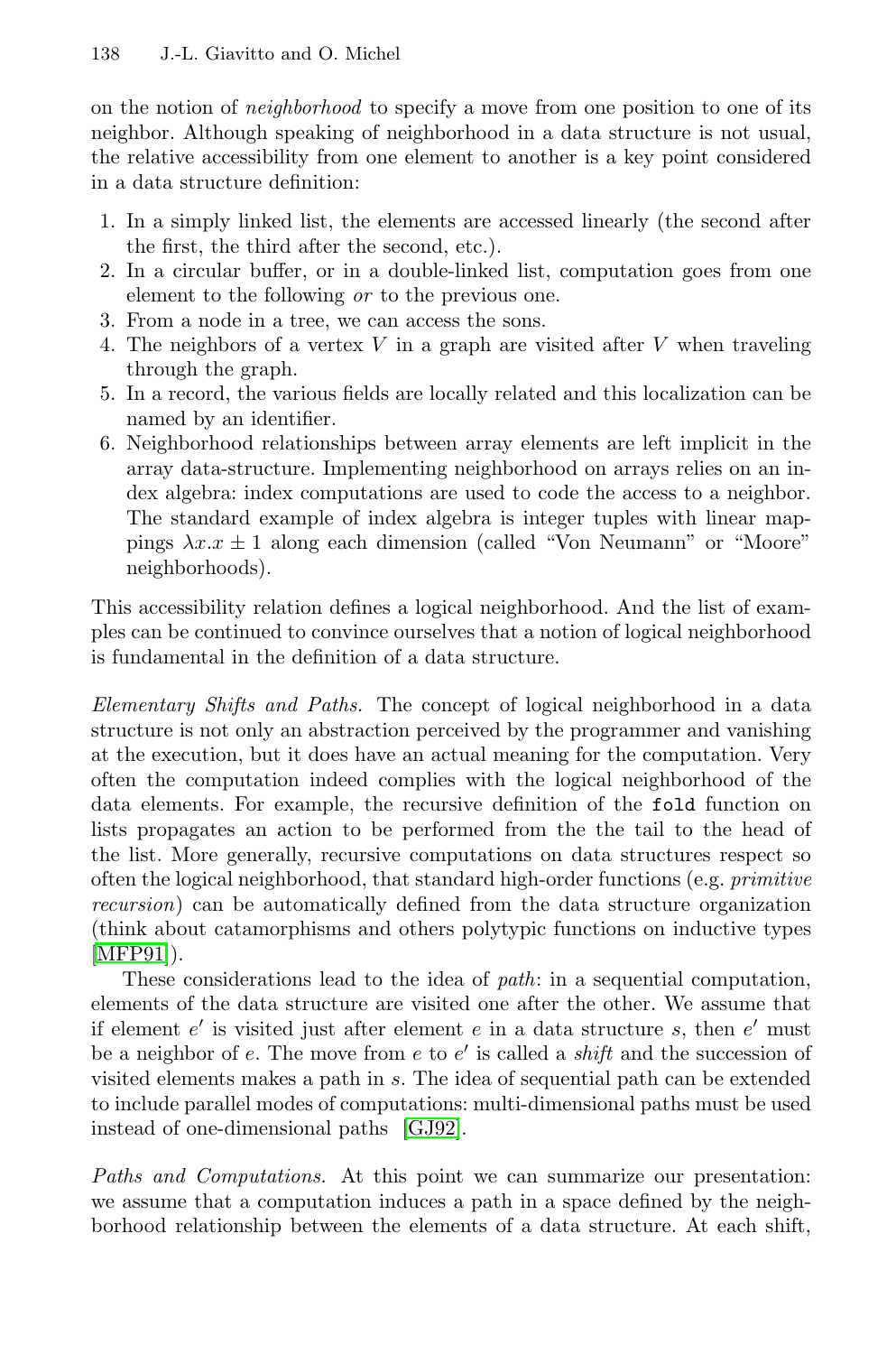some elementary computation is done. Each topological operation used to build a path can then be turned into a new control structure that composes program fragments.

This schema is presented in an imperative setting but can be easily rephrased into the declarative programming paradigm by just specifying the linking of computational actions with path specifications. When a path specification matches an actual path in a data structure, then the corresponding action is triggered. It is very natural, especially in our topological framework, to require that the results of the computational action be local : the corresponding data structure transformation is restricted to the value of the the elements involved in the path and eventually to the organization of the path elements and their neighborhood relationships. Such transformation is qualified as local.

This declarative schema induces a rule-oriented style of programming: a rule defines a local transformation by specifying the path to be matched and the corresponding action. A program run consists in the transformation of a whole data structure by the simultaneous application of local transformations to nonintersecting paths. Obviously, such global transformation can then be iterated.

*Organization of the paper.* In section 2 we introduce the  $MGS$  programming language. MGS is used as a vehicle to experiment our topological ideas. We start by the definition of several types of topological collections. The notions underlying the selection of a path and path substitution are then sketched. Section [3](#page-7-0) illustrates the previous constructions with two examples taken from the domain of molecular computing and cellular automata. All examples given are real mgs programs running on top of one or the other of the two available interpreters. In the last section, we review some related works and some perspectives opened by this research.

### **2 The** MGS **Programming Language**

The topological approach sketched in section [1](#page-0-0) is investigated through an experimental declarative programming language called mgs. mgs is aimed at the representation and manipulation of local transformations of entities structured by abstract topologies [\[GM01c,GM02\]](#page-12-0). A set of entities organized by an abstract topology is called a topological collection. Topological means here that each collection type defines a neighborhood relation specifying both the notion of locality and the notion of *sub-collection*. A sub-collection  $B$  of a collection  $A$  is a subset of elements of A defined by some path and inheriting its organization from A. The global transformation of a topological collection  $C$  consists in the parallel application of a set of local transformations. A local transformation is specified by a rewriting rule  $r$  that specifies the change of a sub-collection. The application of a a rewrite rule  $r = \beta \Rightarrow f(\beta, \ldots)$  to a collection A:

- 1. selects a sub-collection B of A whose elements match the path pattern  $\beta$ ,
- 2. computes a new collection  $C$  as a function  $f$  of  $B$  and its neighbors,
- 3. and specifies the insertion of C in place of B into A.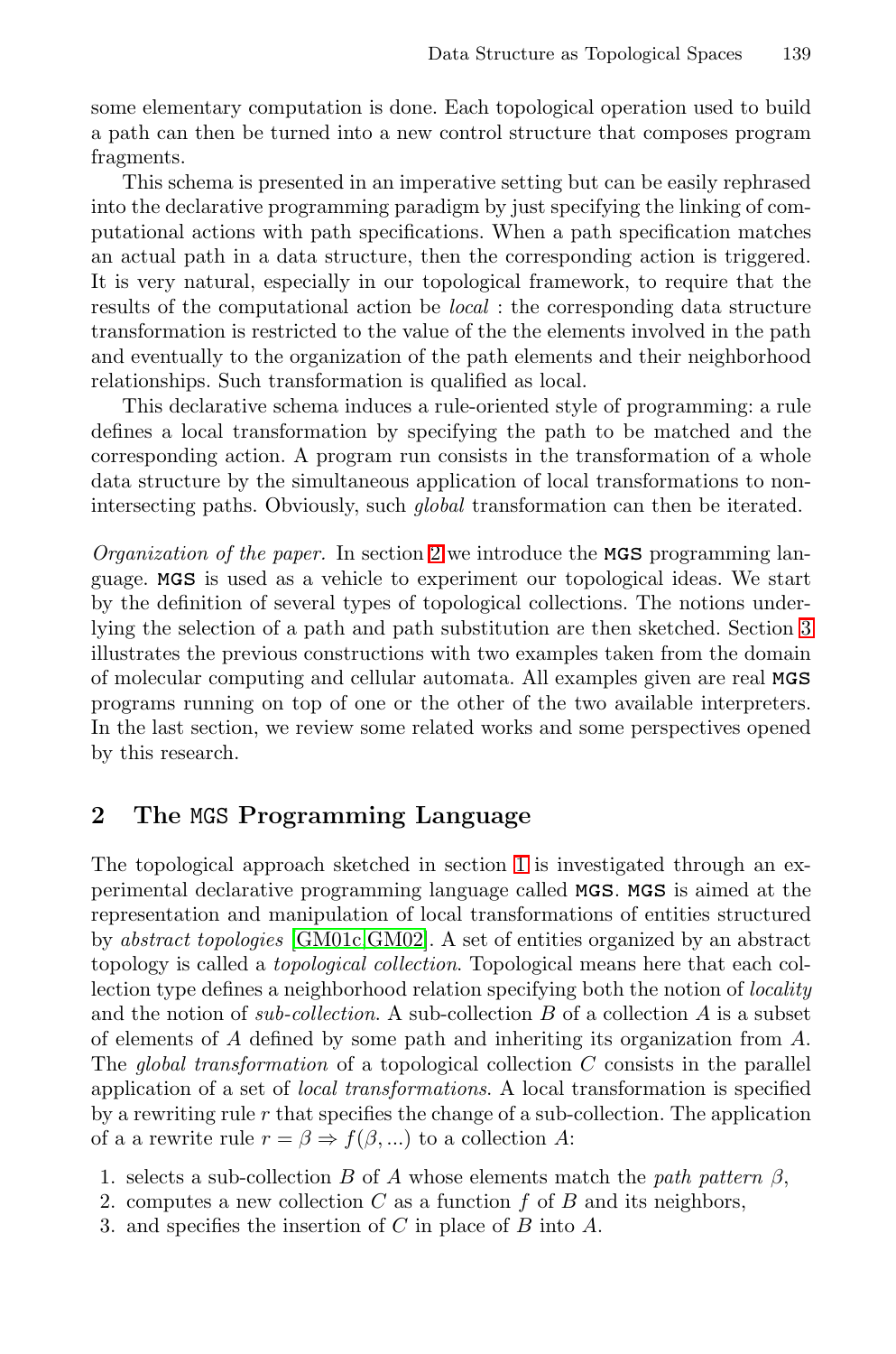mgs embeds the idea of topological collections and their transformations into the framework of a simple dynamically typed functional language. Collections are just new kinds of values and transformations are functions acting on collections and defined by a specific syntax using rules. Functions and transformations are first-class values and can be passed as arguments or returned as the result of an application. mgs is an applicative programming language: operators acting on values combine values to give new values, they do not act by side-effect. In our context, dynamically typed means that there is no static type checking and that type errors are detected at run-time during evaluation. Although dynamically typed, the set of values has a rich type structure used in the definition of patternmatching, rule and transformations.

### **2.1 Collection Types**

There are several predefined collection types in  $MGS$ , and also several means to construct new collection types. The collection types can range in mgs from totally unstructured with sets and multisets to more structured with sequences and GBFs [\[GMS95,](#page-12-0)[Mic96,](#page-13-0)[GM01a\]](#page-12-0) (other topologies are currently under development and include Vorono¨ı partitions and abstract simplicial complexes). This paper focuses on two families of collection types: monoidal collection and GBF.

For any collection type T, the corresponding empty collection is written ():T. The name of a type is also a predicate used to test if a value has this type:  $T(v)$ returns true only if  $v$  has type  $T$ . Each collection type can be subtyped:

collection  $U = T$ ;;

introduces a new collection type U, which is a subtype of T. These two types share the same topology but a value of type U can be distinguished from a value of type T by the predicate U. Elements in a collection T can be of any type, including collections, thus achieving complex objects in the sense of [\[BNTW95\]](#page-12-0).

Monoidal Collections. Set, multiset (or bag) and sequences are members of the monoidal collection family. As a matter of fact, a sequence (resp. a multiset) (resp. a set) of values taken in  $V$  can be seen as an element of the free monoid  $V^*$  (resp. the commutative monoid) (resp. the idempotent and commutative monoid). The join operation in  $V^*$  is written by a comma "," and induces the neighborhood of each element: let  $E$  be a monoidal collection, then elements  $x$ and y in E are neighbors iff  $E = u, x, y, v$  for some u and v. This definition induces the following topology:

- **–** for sets (type set), each element in the set is neighbor of any other element (because the commutativity, the term describing a set can be reordered following any order);
- **–** for multiset (type bag), each element is also neighbor of any other (however, the elements are not required to be distinct as in a set);
- **–** for sequence (type seq), the topology is the expected one: an element not at one end has a neighbor at its right.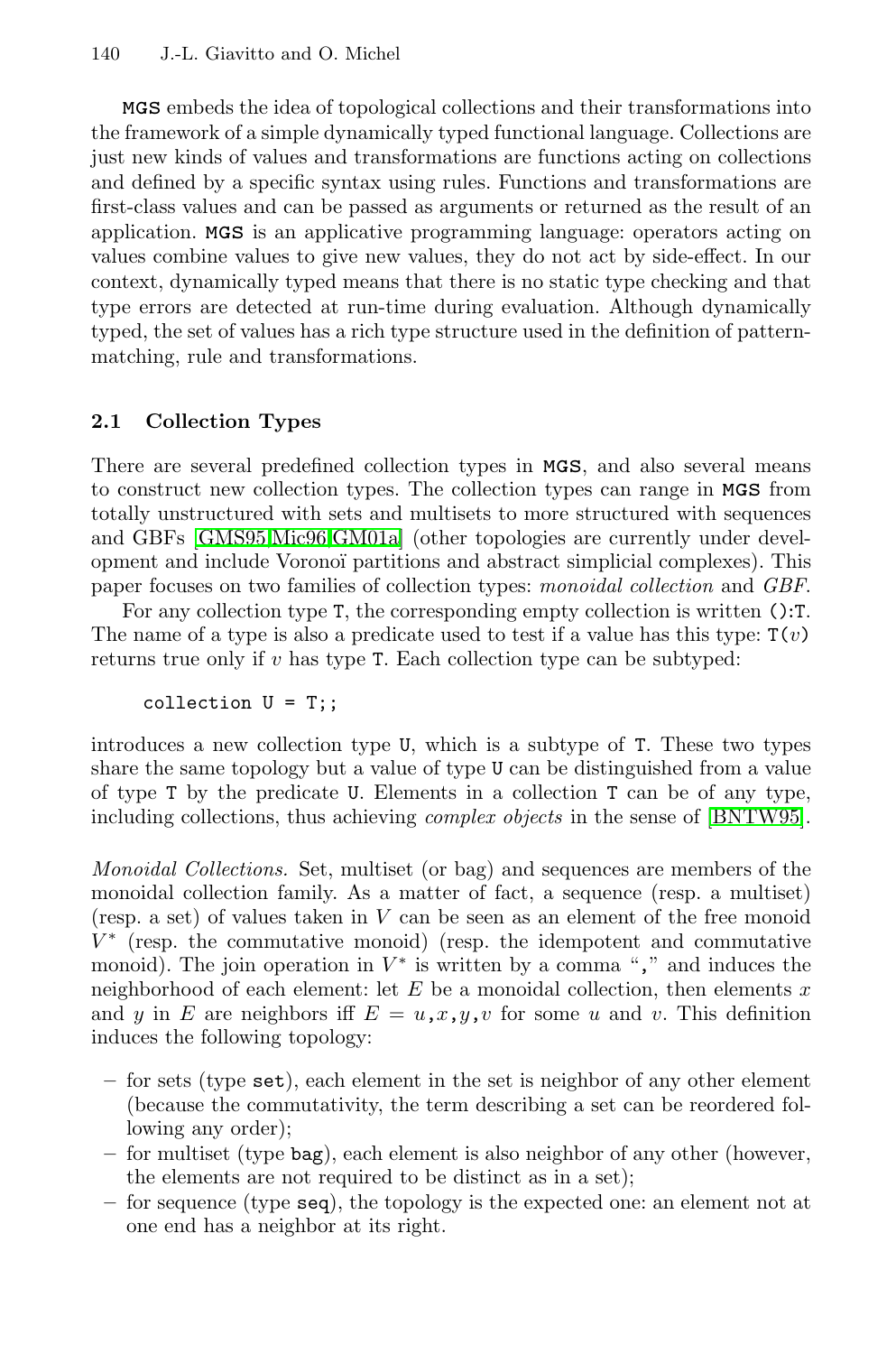The comma operator is overloaded in **MGS** and can be used to build any monoidal collection (the type of the arguments disambiguate the collection built). So, the expression 1, 1+1, 2+1, ():set builds the set with the three elements 1, 2 and 3, while the expression 1, 1+1, 2+1, (): seq makes a sequence s with the same three elements. The comma operator is overloaded such that if  $x$  and  $y$  are not monoidal collections, then  $x, y$  builds a sequence of two elements. So, the expression 1, 1+1, 2+1 evaluates to the sequence s too.

Group-Based Data Field. Group-based data fields (GBF in short) are used to define organizations with uniform neighborhood. A GBF is an extension of the notion of array, where the elements are indexed by the elements of a group, called the shape of the GBF [\[GMS95,GM01a\]](#page-12-0). For example:

#### gbf  $Grid2 = < north, east >$

defines a gbf collection type called Grid2, corresponding to the Von Neuman neighborhood in a classical array (a cell above, below, left or right – not diagonal). The two names north and east refer to the directions that can be followed to reach the neighbors of an element. These directions are the generators of the underlying group structure. The right hand side  $(r.h.s.)$  of the GBF definition gives a finite presentation of the group structure. The list of the generators can be completed by giving equations that constraint the displacements in the shape:

#### gbf Hexagon = < east, north, northeast; east + north = northeast >

defines an hexagonal lattice that tiles the plane, see. figure [1.](#page-9-0) Each cell has six neighbors (following the three generators and their inverses). The equation east + north = northeast specifies that a move following northeast is the same has a move following the east direction followed by a move following the north direction.

A GBF value of type T is a partial function that associates a value to some group elements (the group elements are the positions of collection and the the empty GBF is the everywhere undefined function). The topology of T is easily visualized as the Cayley graph of the presentation of T: each vertex in the Cayley graph is an element of the group and vertices x and y are linked if there is a generator g in the presentation such that  $x + g = y$ .

A presentation starting with < and ending with > introduces an Abelian organization: they are implicitly completed with the equations specifying the commutation of the generators  ${\tt g} + {\tt g'}\; =\; {\tt g'} + {\tt g}.$  Currently only free and Abelian groups are allowed: free groups with n generators correspond to n-ary trees and Abelian GBF corresponds to twisted and circular grids (the free Abelian group with *n* generators generalizes *n*-dimensional arrays).

### **2.2 Matching a Path**

Path patterns are used in the left hand side (l.h.s) of a rule to match a subcollection to be substituted. We give only a fragment of the grammar of the patterns: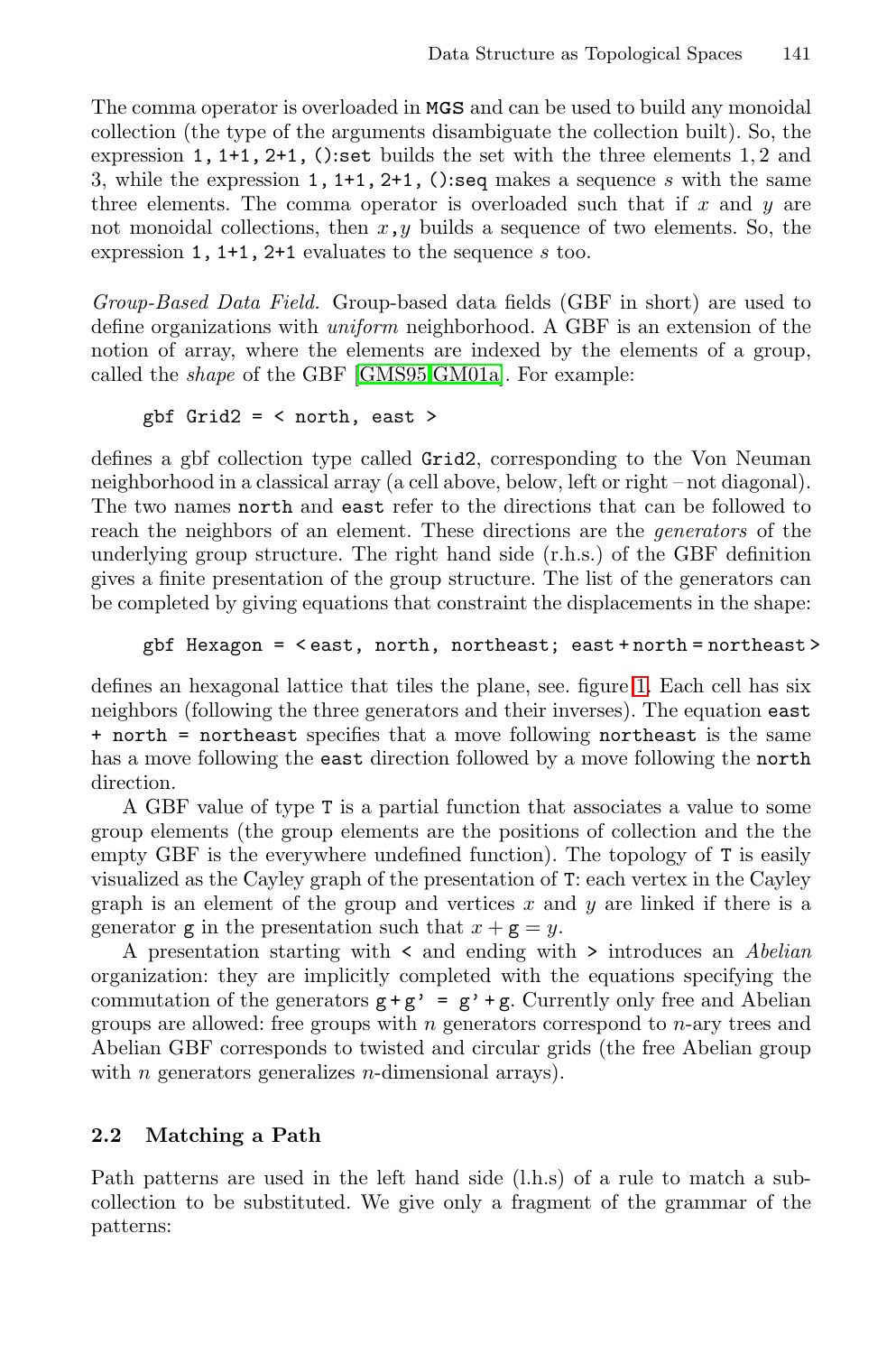```
Pat::= \verb|x| | <undef> |p , p' | p |g> p' | p * | p / exp | p as \verb|x|
```
where  $p, p'$  are patterns,  $g$  is a GBF generator, x ranges over the pattern variables and exp is an expression evaluating to a boolean value.

Informally, a path pattern can be flattened into a sequence of basic filters and repetition specifying a sequence of positions with their associated values. The order of the matched elements can be forgotten to see the result of the matching as a sub-collection. A pattern variable x matches exactly one element (somewhere in the collection)and the identifier x can be used in the rest of the rule to denote the value of the matched element. More generally, the naming of the value of a sub-path is achieved using the construction as. The constant <undef> is used to match an element with an undefined value (i.e., a position with no value). The pattern  $p, p'$  stands for a path beginning like  $p$  and ending like  $p'$  (i.e., the last element in path  $p$  must be a neighbor of the first element in path  $p'$ ). For example, x,y matches two connected elements (i.e., y must be a neighbor of x). The neighborhood relationship depends of the collection kind and is decomposed in several sub-relations in the case of a GBF. The comma operator is then refined in the construction  $p | g > p'$ : the first element of  $p'$  is the g-neighbor of the last element in path  $p$ . The pattern  $p*$  matches a (possibly empty) repetition p, ..., p of path p. Finally,  $p/exp$  matches the path p only if exp evaluates to true. For example

$$
(s/seq(s))
$$
 + as S / size(S) == 5

selects a sub-collection S of size 5, each element of S being a sequence. If this pattern is used against a set, S is a subset, if this pattern is used against a sequence,  $S$  is a sub-sequence (that is, an interval of contiguous elements), etc.

#### **2.3 Path Substitution and Transformations**

There are several features to control the application of a rule: rules may have priority or a probability of application, they may be guarded and depend on the value of local variables, they "consume" their arguments or not, ... , see [\[GM01b\]](#page-12-0) for more details.

Substitutions of Sub-collections. A rule  $\beta \Rightarrow c$  can be seen as a rule for substituting a path or a sub-collection (recall that a path can be seen as a sub-collection by simply forgetting the order of the elements in the path). For example the rule

$$
(x/x<3)
$$
 + as S  $\Rightarrow$  3,4,5,():set

applied to the set  $1,2,3,4$ , (): set returns the set  $3,4,5$ , (): set because S matches the subset  $1,2,$  (): set and is replaced by the set  $3,4,5,$  (): set. The final result is computed as  $(3,4,).$   $\cup$   $(3,4,5,).$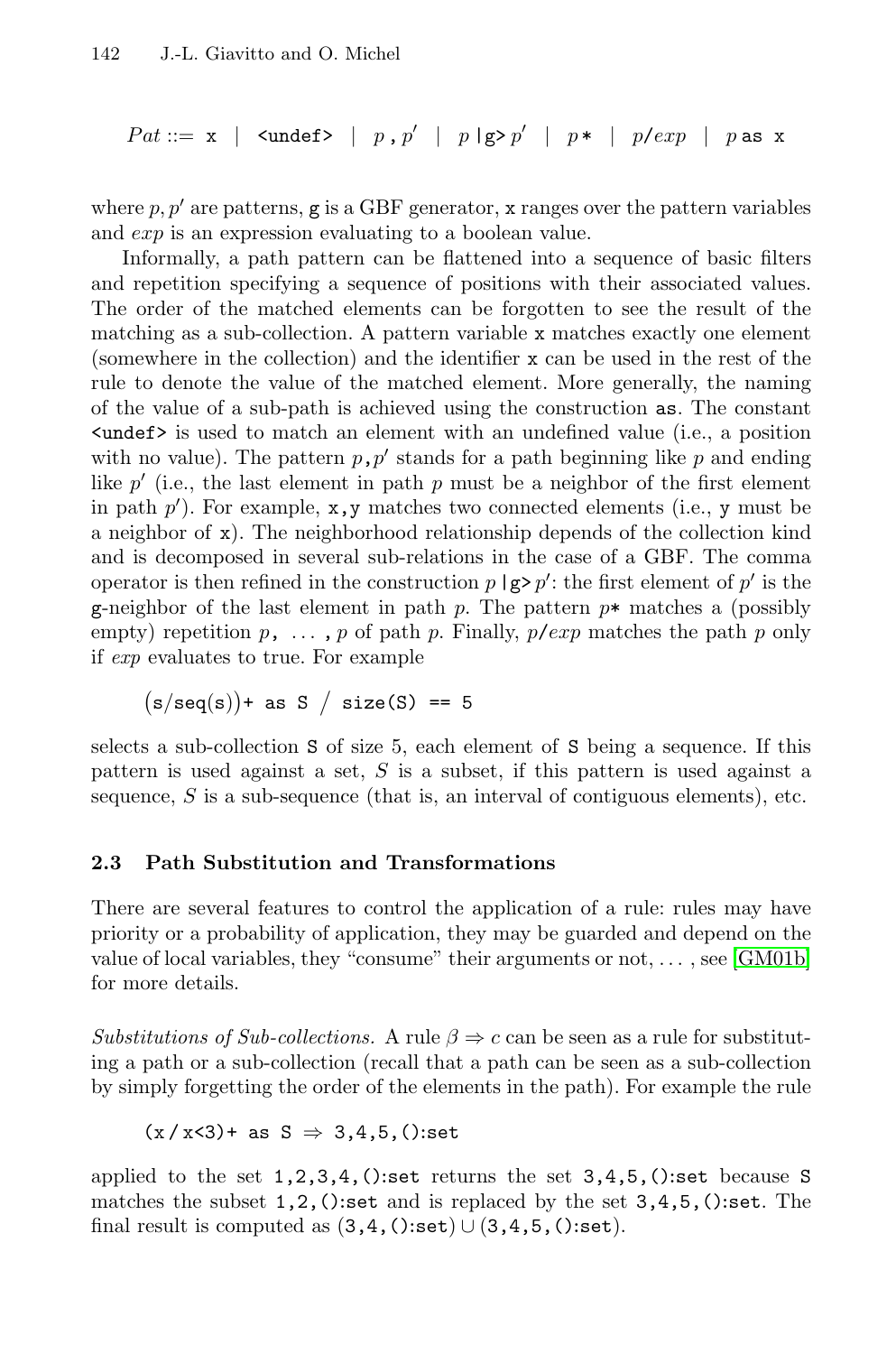Substitutions of Paths. Because the matched sub-collection is also a path, that is a sequence of elements, the seq type has a special role when appearing in the r.h.s. of a rule. If the r.h.s. evaluates to a sequence, and if this sequence has the same length as the matched path, then the first element of the sequence is used to replace the first element of the matched path, and so on. This convention is coherent with the sub-collection substitution point of view and simplifies the building of the r.h.s.

For example, suppose that in a GBF of type Grid2, we want to model the random walk of a particle x. Then, two neighboring elements, one being x the other undefined, must exchange their values. This is achieved with only one simple rule

#### x,  $\langle$ undef>  $\Rightarrow$   $\langle$ undef>, x

without the need to mention the precise neighborhood relationships between the two elements.

Newtonian and Leibnizian Collections. We have mentioned above that the result of replacing a sub-set by a set is computed using set union. More generally, the insertion of a collection  $C$  in place of a sub-collection  $B$  depends on the "borders" of the involved collections. For example, in a sequence, the sub-collection B defines in general two borders which are used to glue the ends of collection C. The gluing strategy may admit several variations. The programmer can select the appropriate behavior using the rule's attributes.

We discuss here only the *flattening/nesting behavior* linked with the Leibnizian/Newtonian kind of the involved collection. Consider the rule:

 $x \Rightarrow x, x$ 

Intuitively, it defines the substitution of one element by two copies of it. However the evaluation of the r.h.s. gives a couple and then, there are two possibilities to replace x: one may replace the element matched by x by one element which is a couple, or, one may "merge" the couple in place of x preserving the neighborhood of x. For example, if this rule is used on the sequence 1,2,3, the first interpretation gives the result (1,1), (2,2), (3,3) (a sequence of sequences of integers) and the second interpretation returns  $1, 1, 2, 2, 3, 3$  (a flat sequence of integers).

The two possibilities, exemplified here for a sequence, hold for any monoidal collection. For a GBF, e.g. Grid2, this rule has no meaning, because we cannot insert arbitrary positions between two others without changing the topology of Grid2. The set of positions of a GBF exists independently of the values involved in the collection. GBF are Newtonian space: the positions exist a priori and can be occupied or left empty by the values. In the opposite, monoidal collections have a *Leibnizian* character in the sense that their topology exist only as a relation between the actual values. A consequence is that there is no position with an undefined value in a Leibnizian collection.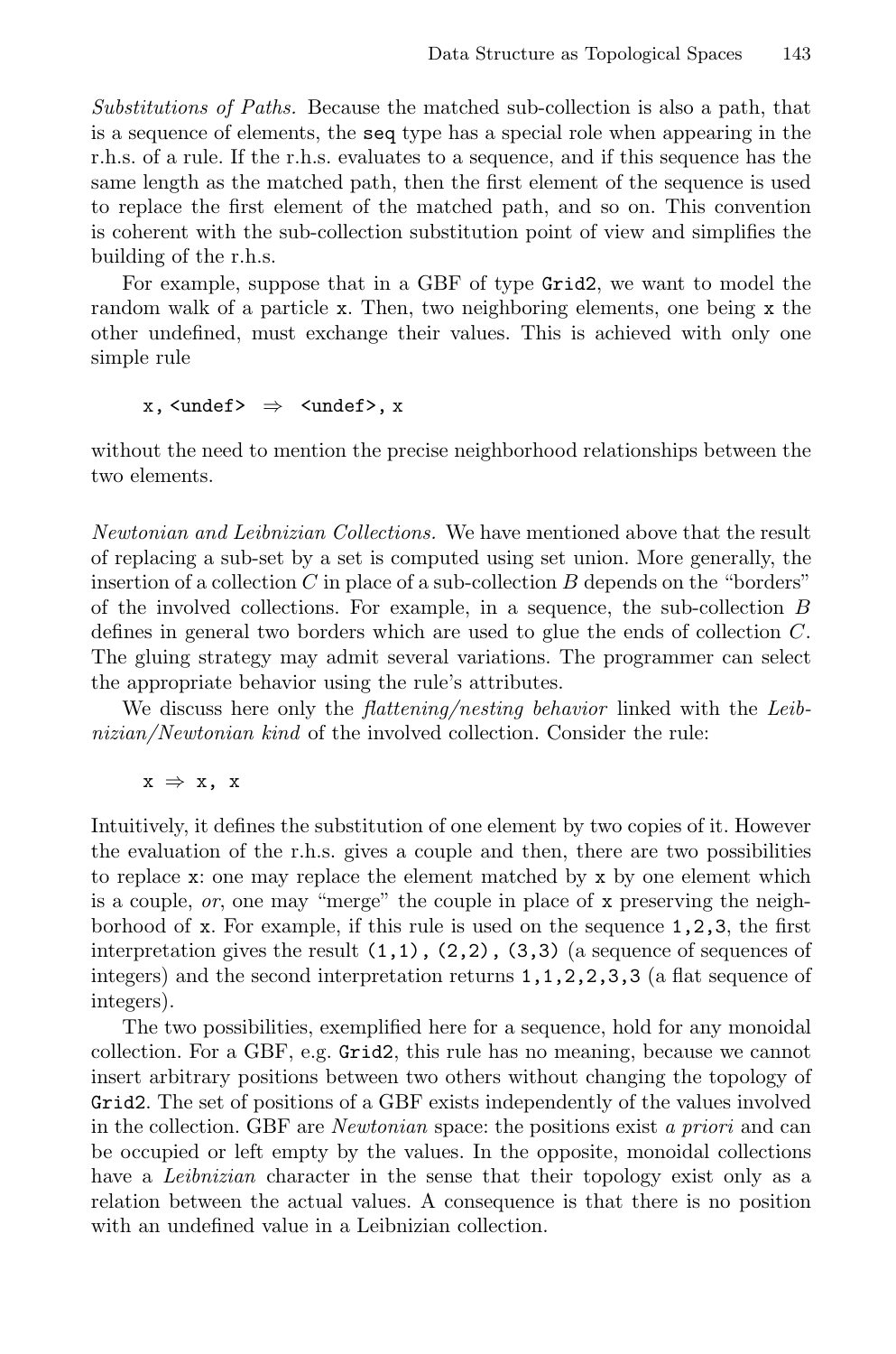<span id="page-7-0"></span>Transformations. A transformation R is a set of rules:

trans  $R = \{ ... \text{ rule } ; ... \}$ 

For example, the transformation trans  $Mf = \{ x \Rightarrow f(x) ; \}$  defines a function Mf similar to the map(f) operator. The expression Mf(c) denotes the application of one transformation step to the collection  $c$  and a transformation step consists in the parallel application of the rules (modulo the rule application's features). Thus  $Mf(c)$  computes a new collection where each element e of collection c is replaced with  $f(e)$ . Transformations may have parameters, which enables, e.g., the writing of a generic map: the transformation trans  $M[ftct] = \{$  $x \Rightarrow \text{fct}(x);$  requires an additional argument when applied. The arguments between brackets are passed to the transformation using a name as in [\[GAK94\]](#page-12-0). So, expression  $M[ftct=\x.x+1](c)$  returns a collection where each element ofc is increased by one. This transformation is polytypic in the sense that it can be applied to any collection type. A transformation step can be easily iterated:

| $T[iter=n](c)$           | denotes the application of $n$ transformation steps |
|--------------------------|-----------------------------------------------------|
| $T[iter=fixpoint](c)$    | application of T until a fixpoint is reached        |
| $T$ [iter=fixrule] $(c)$ | the fixpoint is detected when no rule applies       |

# **3 Examples**

Because the lack of space, we present here only two simple examples. However, more examples can be found in [\[GM01b,GM01c,GGMP02\]](#page-12-0) including the tokenization of a sequence of letters, the Eratosthene's sieve, primitive recursion operators on sequences and sets, the computation of the convex hull of a set of points, the maximal segment sum and some other optimization problems, the computation of the disjunctive normal form of a logical formula, direct coding of Lindenmayer systems and Paun systems, Turing-like diffusion-reaction processes, the simulation of a spatially distributed biochemical interaction networks, examples in population dynamics, paradigmatic examples in the field of artificial chemistry and cellular automata, etc.

#### **3.1 Restriction Enzymes**

This example shows the ability to nest different topologies to achieve the modeling of a biological structure. We want to represent the action of a set of restriction enzymes on the DNA. The DNA structure is simplified as a sequence of letters A, C, T and G. The DNA strings are collected in a multiset. Thus we have to manipulate a multiset of sequences. The following declarations

```
collection DNA = seq;;
collection TUBE = bag;
```
introduce a subtype called DNA of seq and a subtype of multisets called TUBE.

A restriction enzyme is represented as a rule that splits the DNA strings; for instance a rule like: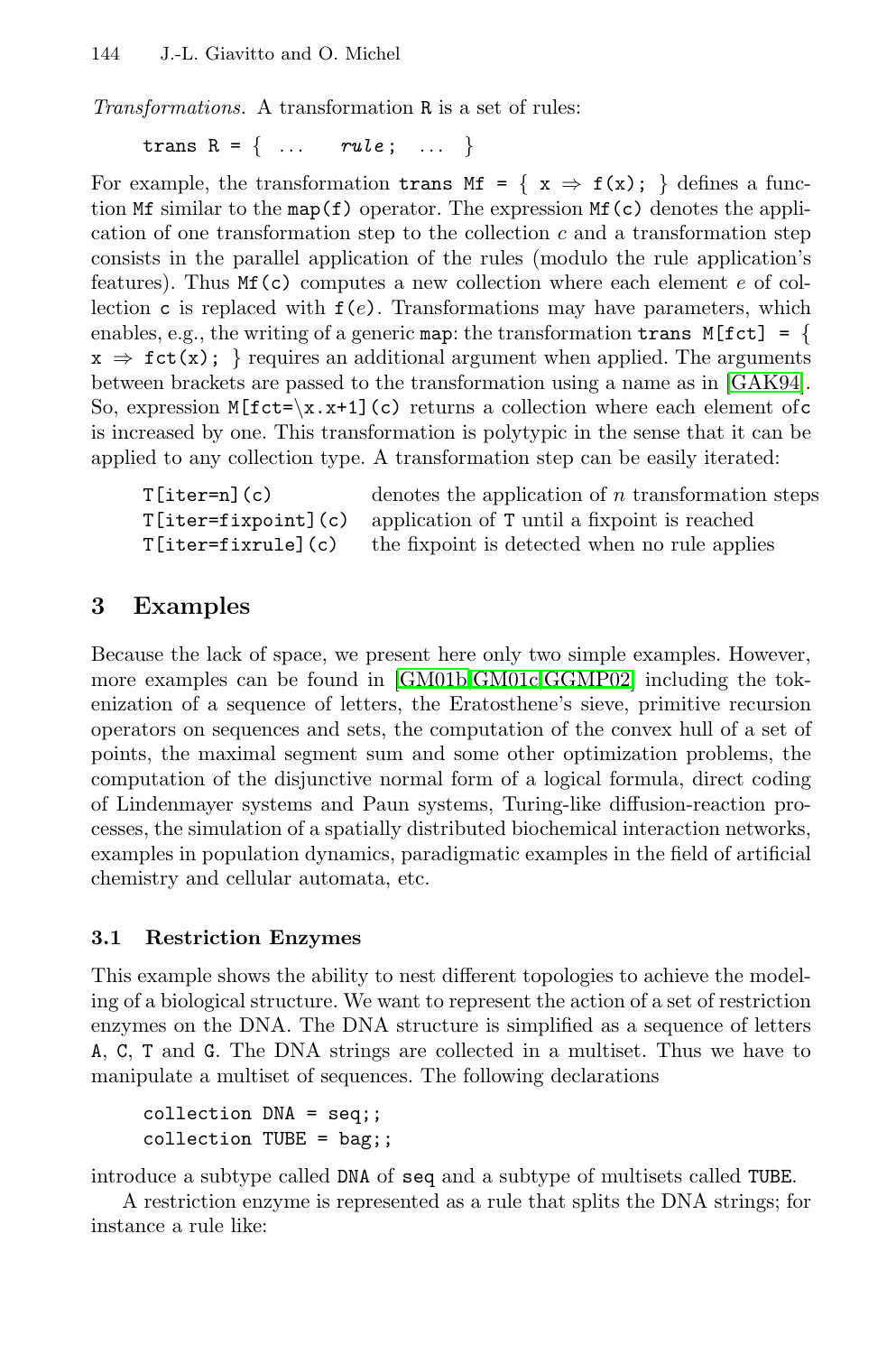EcoRI = x+ as X,  
(cut+ as CUT / CUT = "G", "A", "A", "T", "T", "C", ().DNA),  
y+ as Y  

$$
\Rightarrow
$$
 (X, "G") :: ("A", "A", "T", "T", "C", Y) :: (.):TUBE ;

corresponds to the  $EcoRI$  restriction enzyme with recognition sequence  $G^{\texttt{AATTC}}$ (the point of cleavage is marked with  $\hat{\ }$ ). The  $x+$  pattern filters the part of the DNA string before the recognition sequence and the result is named X (the + operator denotes repetition of neighbors). Identically, Y names the part of the string after the recognition sequence. The r.h.s. of the rule constructs a TUBE containing the two resulting DNA subsequences (the :: operator indicates the "consing" of an element with a sequence).

We need an additional rule Void for specifying that a DNA string without a recognition sequence must be inserted wrapped in a TUBE. The two rules are collected into one transformation:

```
trans Restriction = {
    EcoRI = ...;Void = x+ as X \Rightarrow X :: ():TUBE ;
}
```
In this way, the result of applying the transformation Restriction on a DNA string is systematically a sequence with only one element which is a TUBE. Note that the rule Void is applied only when the rule EcoRI cannot be applied.

The transformation Restriction can then be applied to the DNA strings floating in a TUBE using the simple transformation:

```
trans React = { dna \Rightarrow hd(Restriction(dna)) }
```
The operator hd gives the head of the result of the transformation Restriction, i.e. a TUBE containing one or two DNA strings. These elements are then merged with the content of the enclosing TUBE. The transformation can be iterated until a fixpoint is reached :

```
React[fixpoint]((
    ("C","C","C","G","A","A","T","T","C","A","A",():DNA),
    ("T","T","G","A","A","T","T","C","G","G","G",():DNA),
    ():TUBE ));;
```
returns the tube ("A","A","T","T","C","A","A",():DNA), ("T","T","G",():DNA), ("C","C","C","G",():DNA), ("A","A","T","T","C","G","G","G",():DNA), ():TUBE.

## **3.2 The Eden Model**

We start with a simple model of growth sometimes called the Eden model (specifically, a type B Eden model [\[YPQ58\]](#page-13-0)). The model has been used since the 1960's as a model for such things as tumor growth and growth of cities. In this model, a 2D space is partitioned in empty or occupied cells (we use the value true for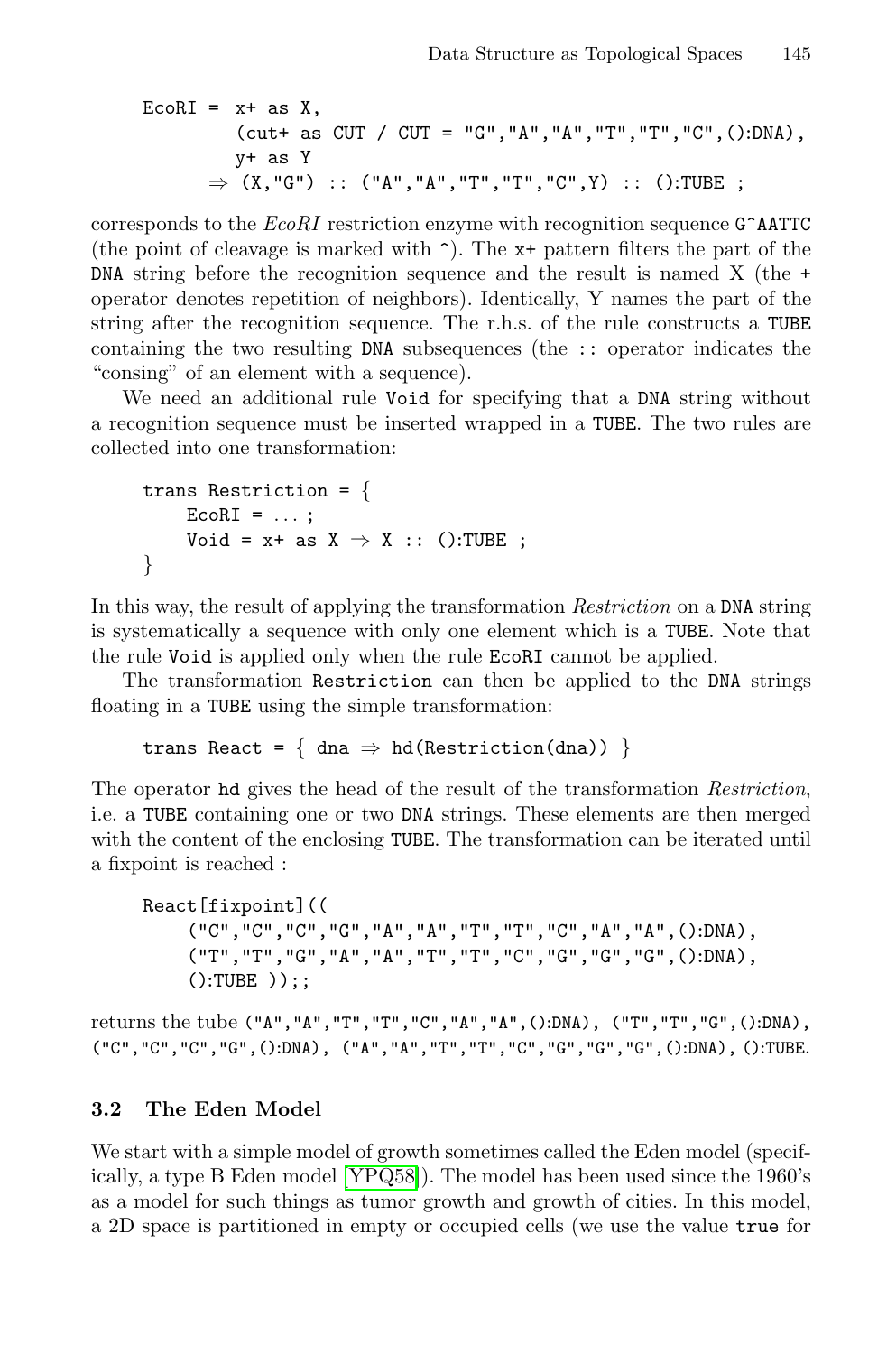<span id="page-9-0"></span>

**Fig. 1.** Eden's model on a grid and on an hexagonal mesh (initial state, and states after the 3 and the 7 time steps). Exactly the same transformation is used for both cases. These shapes correspond to a Cayley graph of Grid2 and Hexagon whit the following conventions: a vertex is represented as a face and two neighbors in the Cayley graphs share an edge in this representation. An empty cell has an undefined value. Only a part of the infinite domain is figured.

an occupied cell and left undefined the unoccupied cells). We start with only one occupied cell. At each step, occupied cells with an empty neighbor are selected, and the corresponding empty cell is made occupied.

The Eden's aggregation process is simply described as the following transformation:

trans Eden = { x, 
$$
\langle
$$
 under> x  $\Rightarrow$  x, true ; }

We assume that the boolean value true is used to represent an occupied cell, other cells are simply left undefined. Then the previous rule can be read: an occupied element  $x$  and an undefined neighbor are transformed into two occupied elements. The transformation Eden defines a function that can then be applied to compute the evolution of some initial state. One of the advantages of the mgs approach, is that this transformation can apply indifferently on grid or hexagonal lattices, or any other collection kind.

It is interesting to compare transformations on GBFs with the genuine cellular automata  $(CA)$  formalism. There are several differences. The notion of GBF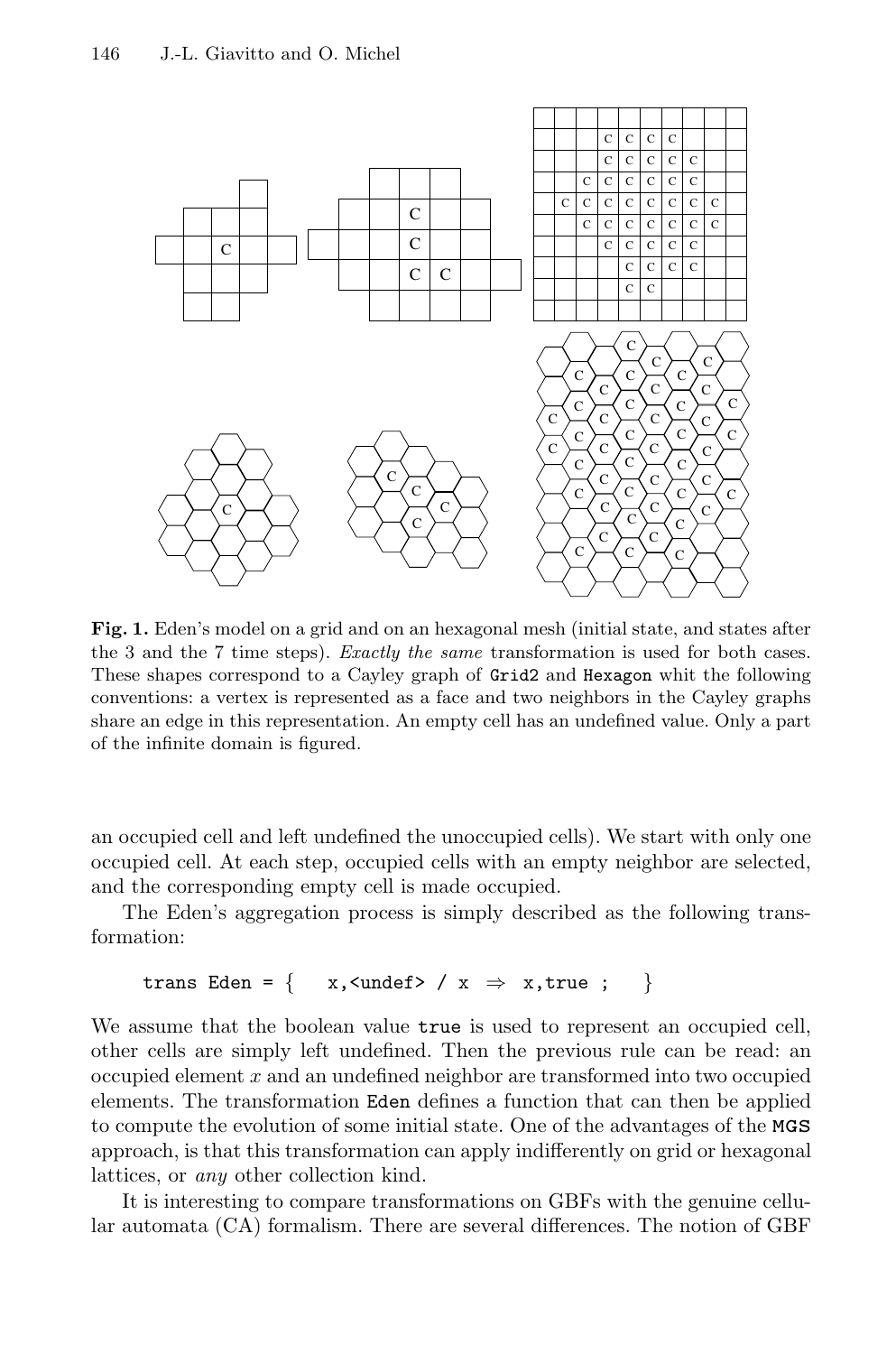extends the usual square grid of CA to more general Cayley graphs. The value of a cell can be arbitrary complex (even another GBF) and is not restricted to take a value in a finite set. Moreover, the pattern in a rule may match an arbitrary domain and not only one cell as it is usually the case for CA. For example the transformation:

gbf  $G2 = \langle X, Y \rangle$ ; trans Turn = { a|X> b|Y-X> c|-X-Y> d|X-Y> e  $\Rightarrow$  a, e, b, c, d; }

specify the  $90°$ -turn of a cross in GBF G2 (see illustration 2). The pattern fragment b  $|Y-X\rangle$  c specifies that c is at the north-west of element b if we take the X dimension as the east direction and the Y dimension as the north direction.



**Fig. 2.** First and second iteration of transformation Turn on the GBF to the left (only defined values are pictured). In contrast with cellular automata, the evolution of a multi-cell domain can be easily specified by a single rule.

### **4 Related and Future Work**

This topological approach formalizing the notion of collection is part of a long term research effort [\[GMS95\]](#page-12-0) developed for instance in [\[Gia00\]](#page-12-0) where the focus is on the substructure and in [\[GM01a\]](#page-12-0) where a general tool for uniform neighborhood definition is developed.

Related Works. Seeing a computation as a path in some abstract space is hardly new: the representation of the execution of a concurrent program as a trajectory in the Cartesian product of the sequential processes dates back to the sixties(in this representation, semaphore operations create topological obstructions and one can study the topology of theses obstructions to decide if a deadlock may occur). However, note that the considered space is based on the elementary computations, not on the involved data structure.

In the same line, the methods for building domains in denotational semantics have clearly topological roots, but they involve the *topology of the set of values*, not the topology of a value.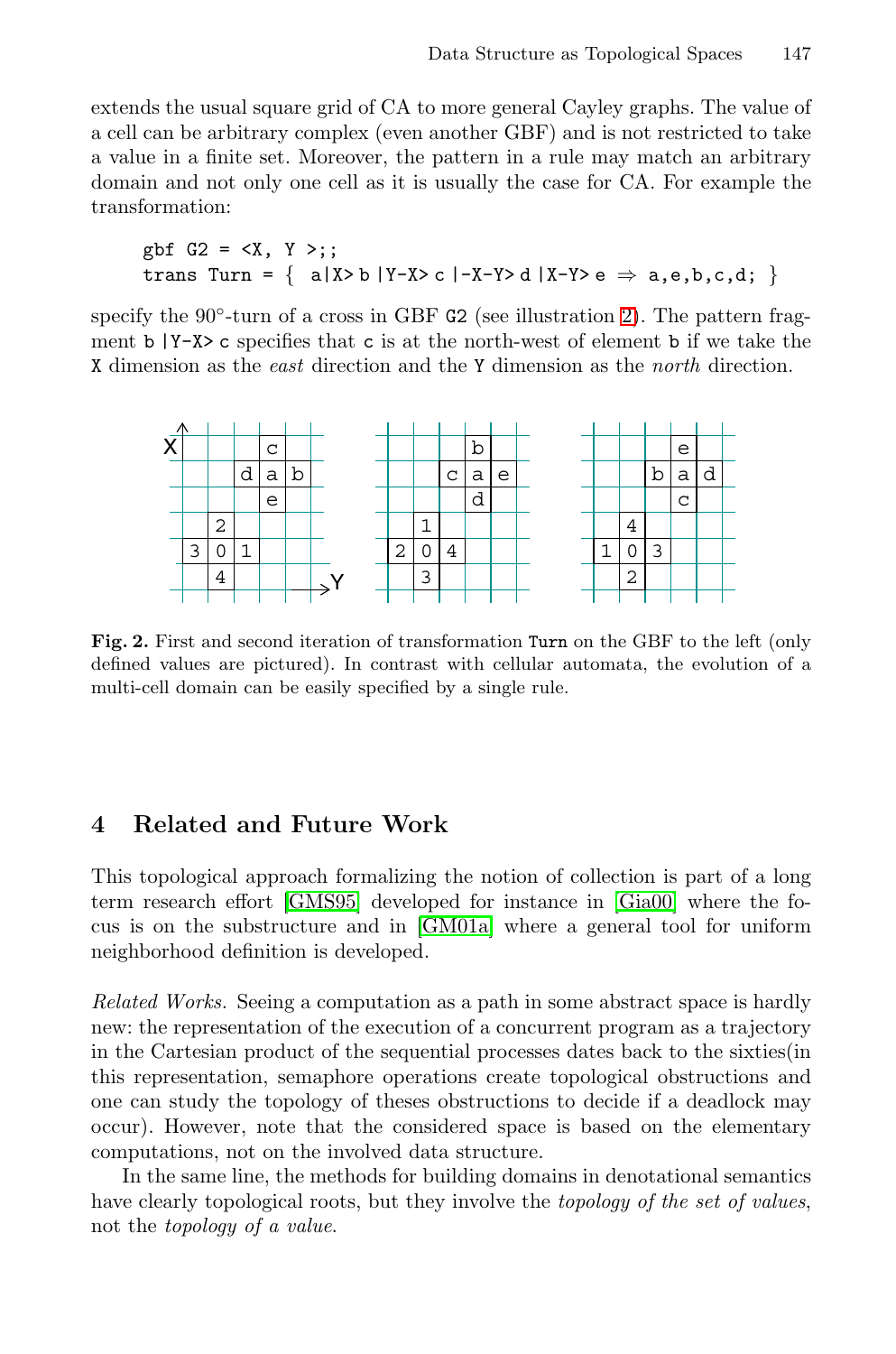Another example of topological inspiration is the approach taken in [\[FM97\]](#page-12-0), that rephrased in our perspective, uses a regular language to model the displacements resulting from following pointers in C data structures.

There exists strong links between GBF and cellular automata, especially considering the work of  $Z$ . Róka which has studied  $CA$  on Cayley graphs  $[Rók94]$ . However, our own works focus on the construction of Cayley graphs as the shape of a data structure and we develop an operator algebra and rewriting notions on this new data type. This is not in the line of Z. R´oka which focuses on synchronization problems and establishes complexity results in the framework of CA.

Obviously, Lindenmayer systems [\[Lin68\]](#page-13-0) correspond to transformations on sequences, and basic Paun systems [\[Pau00\]](#page-13-0) can be emulated using transformations on multisets.

Formalizations and Implementations. A unifying theoretical framework can be developed [\[GM01b,GM02\]](#page-12-0), based on the notion of chain complex developed in algebraic combinatorial topology. However, we do not claim that we have achieved a useful theoretical framework encompassing the cited paradigm. We advocate that few (topological) notions and a single syntax can be consistently used to allow the merging of these formalisms for programming purposes.

Currently, two versions of an mgs interpreter exist: one written in OCAML (a dialect of  $ML$ ) and one written in  $C++$ . There are some slight differences between the two versions. For instance, the OCAML version is more complete with respect to the functional part of the language. These interpreters are freely available (see url <http://www.lami.univ-evry.fr/mgs>).

Perspectives. The perspectives opened by this preliminary work are numerous. We want to develop several complementary approaches to defines new topological collection types. One approach to extend the GBF applicability is to consider monoids instead of groups, especially automatic monoids which exhibits good algorithmic properties. Another direction is to handle general combinatorial spatial structures like simplicial complexes or G-maps [\[Lie91\]](#page-12-0).

At the language level, the study of the topological collections concepts must continue with a finer study of transformation kinds. Several kinds of restriction can be put on the transformations, leading to various kind of pattern languages and rules. The complexity of matching such patterns has to be investigated. The efficient compilation of a **MGS** program is a long-term research. We have considered in this paper only one-dimensional paths, but a general  $n$ -dimensional notion of path exists and can be used to generalize the substitution mechanisms of mgs.

From the applications point of view, we are targeted by the simulation of developmental processes in biology [\[GGMP02\]](#page-12-0). Another motivating application is the case of a spatially distributed biochemical interaction networks, for which some extension of rewriting as been advocated, see [\[FMP00\]](#page-12-0).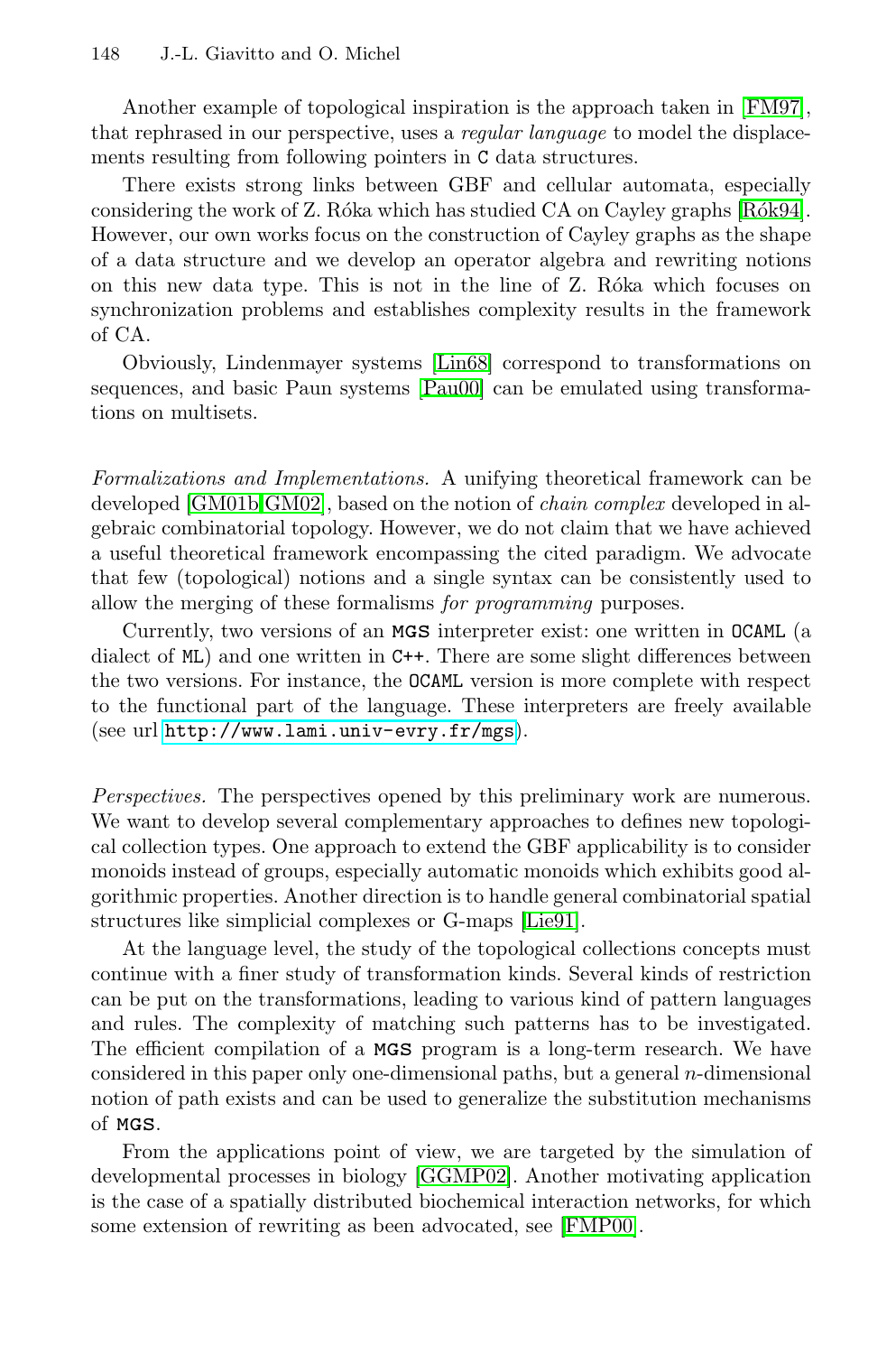<span id="page-12-0"></span>**Acknowledgments.** The authors would like to thanks the members of the "Simulation and Epigenesis" group at Genopole for fruitful discussions and biological motivations. They are also grateful to C. Godin, P. Prusinkiewicz, F. Delaplace and J. Cohen for numerous challenging questions and useful comments. This research is supported in part by the CNRS, the GDR ALP, IMPG and Genopole/Evry.

### **References**

- [BNTW95] Peter Buneman, Shamim Naqvi, Val Tannen, and Limsoon Wong. Principles of programming with complex objects and collection types. Theoretical Computer Science, 149(1):3–48, 18 September 1995.
- [FM97] P. Fradet and D. Le Metayer. Shape types. In Proc. of Principles of Programming Languages, Paris, France, Jan. 1997. ACM Press.
- [FMP00] Michael Fisher, Grant Malcolm, and Raymond Paton. Spatio-logical processes in intracellular signalling. BioSystems, 55:83–92, 2000.
- [GAK94] Jacques Garrigue and H. A¨-Kaci. The typed polymorphic label-selective lambda-calculus. In Principles of Programming Languages, Portland, 1994.
- [GGMP02] J.-L. Giavitto, C. Godin, O. Michel, and P. Prusinkiewicz. Biological Modeling in the Genomic Context, chapter Computational Models for Integrative and Developmental Biology. Hermes, July 2002.
- [Gia00] Jean-Louis Giavitto. A framework for the recursive definition of data structures. In Proceedings of the 2nd International ACM SIGPLAN Conference on Principles and Practice of Declarative Programming (PPDP-00), pages 45–55. ACM Press, September 20–23 2000.
- [GJ92] E. Goubault and T. P. Jensen. Homology of higher-dimensional automata. In Proc. of CONCUR'92, Stonybrook, August 1992. Springer-Verlag.
- [GM01a] J.-L. Giavitto and O. Michel. Declarative definition of group indexed data structures and approximation of their domains. In Proceedings of the 3nd International ACM SIGPLAN Conference on Principles and Practice of Declarative Programming (PPDP-01). ACM Press, September 2001.
- [GM01b] J.-L. Giavitto and O. Michel. MGS: a programming language for the transformations of topological collections. Technical Report 61-2001, LaMI – Université d'Evry Val d'Essonne, May 2001. 85p.
- [GM01c] Jean-Louis Giavitto and Olivier Michel. Mgs: a rule-based programming language for complex objects and collections. In Mark van den Brand and Rakesh Verma, editors, Electronic Notes in Theoretical Computer Science, volume 59. Elsevier Science Publishers, 2001.
- [GM02] J.-L. Giavitto and O. Michel. The topological structures of membrane computing. Fundamenta Informaticae, 49:107–129, 2002.
- [GMS95] J.-L. Giavitto, O. Michel, and J.-P. Sansonnet. Group based fields. In I. Takayasu, R. H. Jr. Halstead, and C. Queinnec, editors, Parallel Symbolic Languages and Systems (International Workshop PSLS'95), volume 1068 of Lecture Notes in Computer Sciences, pages 209–215, Beaune (France), 2–4 October 1995. Springer.
- [Lie91] P. Lienhardt. Topological models for boundary representation : a comparison with n-dimensional generalized maps. Computer-Aided Design, 23(1):59–82, 1991.